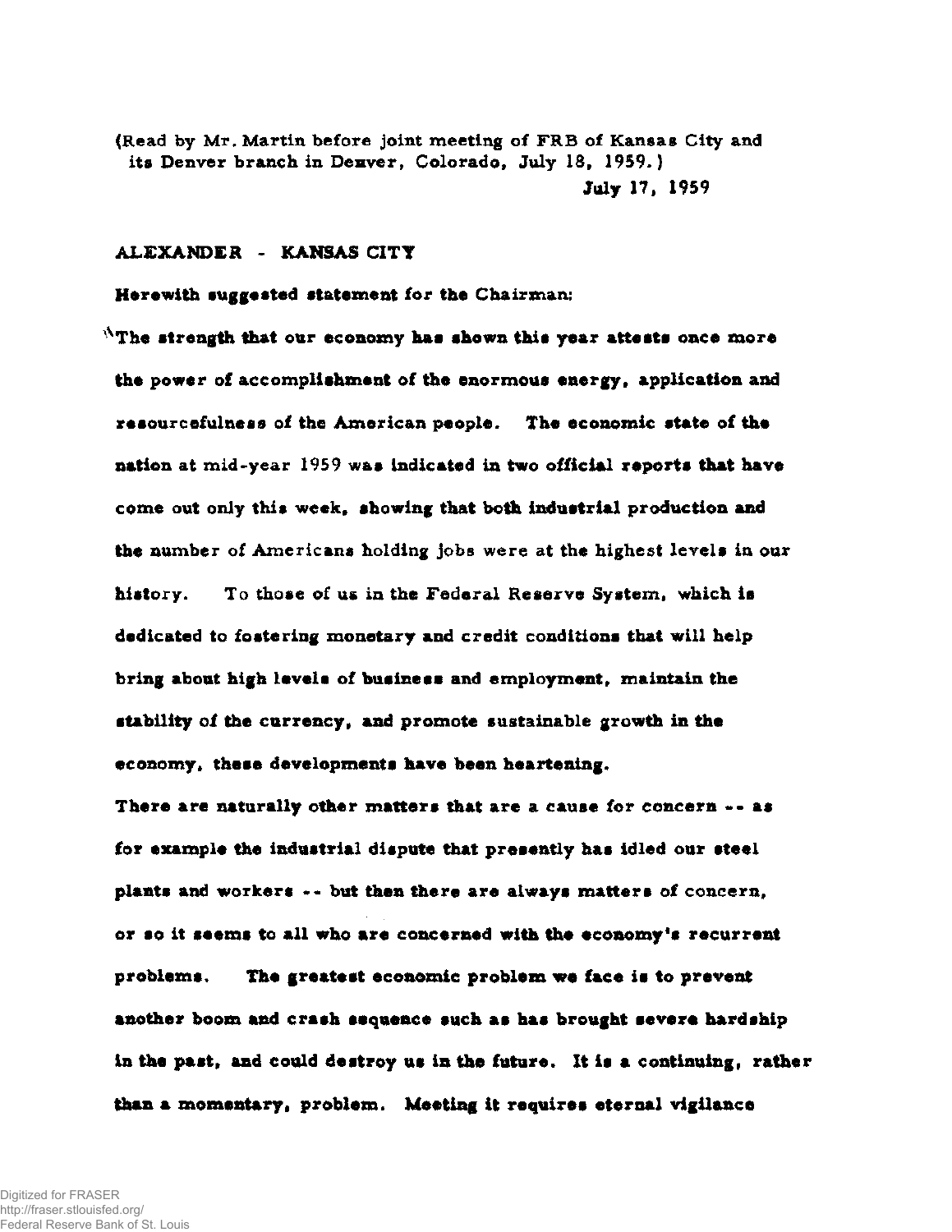**rather than a single stroke. That is the heart of the difficulty. We must never be lulled into relaxing. We can** *never* **let down our guard. Over approximately the last century the American economy has experienced some 25 full turns of the business cycle, an average of approximately one complete rise-and-fall each four years. Most have been short and comparatively moderate, as in the postwar period thus far. Others have been long and extremely** *severe,* **like the boom of the late 1920's and the great crash of the 1930's. Experience suggests strongly that the way to escape an economic hangover is to avoid the economic spree that goes before it. The 1930's especially gave us a lesson about the difficulty of curing a collapse that we might better and more easily have prevented. The difficulty, however, is not with knowing what to do but with doing it. The tendency is to relax at the wrong time, to let our guard down just when we should be most on the alert. It is a very human tendency, but it is a dangerous one as well. The American people have always had what it takes, and they still have what it takes to achieve our long-range economic goal of producing not mere subsistence, but a higher and higher standard of living for the community as a whole. The question remains, however, whether we are to make steady progress toward that goal, and avoid setbacks along the way. Steady progress requires that besides the will to do at all times we must show the will not to overdo at any time.** 

**The job of the Federal Reserve System can perhaps be described, in very simple terms, as one of reinforcing the will not to overdo. In the**  effort to do that job, the System has had to go against the prevailing

**- 2 -**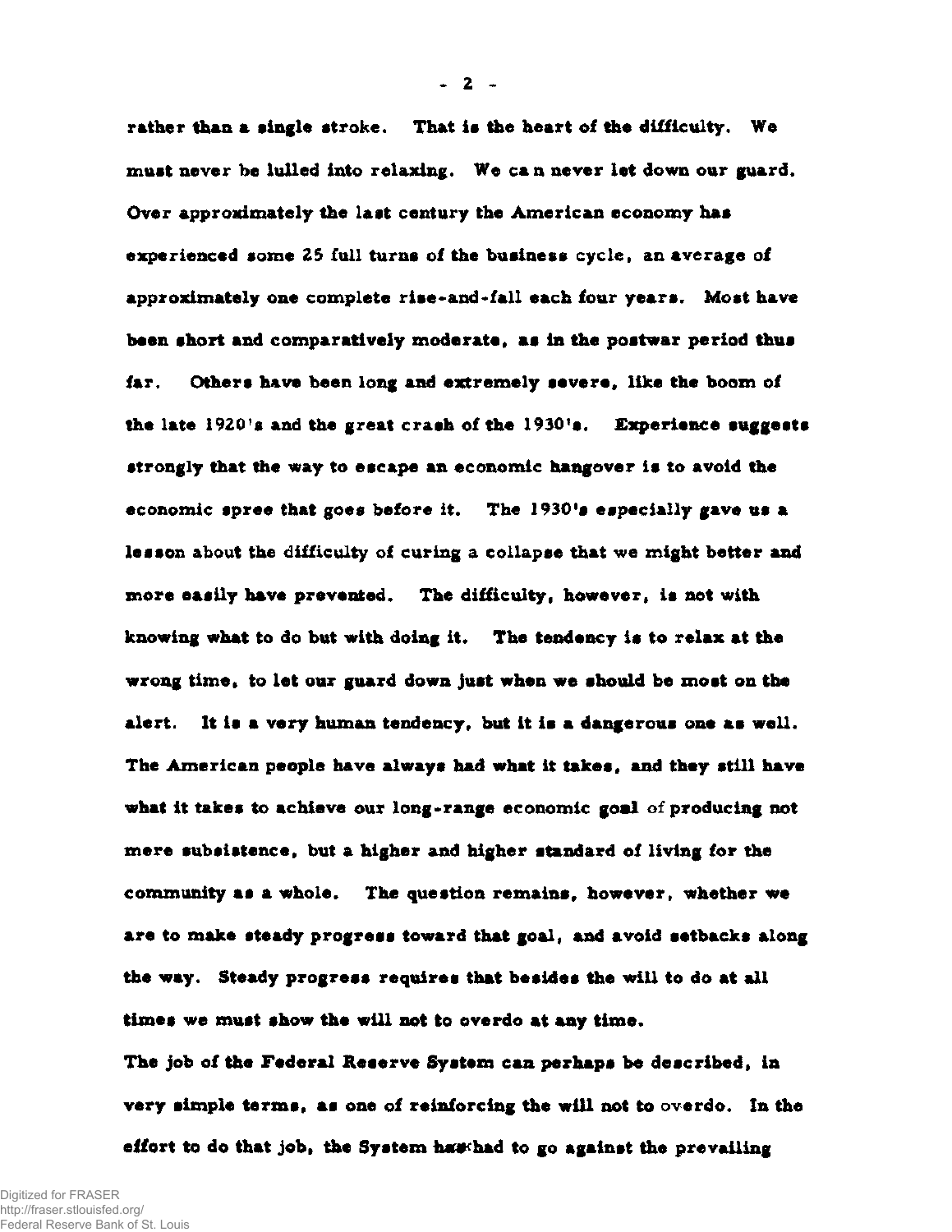**currents --t o lean against the winds of both inflation and deflation to help keep us from being blown off our course.** 

**Experience has demonstrated that combating inflation is never as popular as combating deflation, but is is fully as necessary. For inflation has always been the forerunner of deflation, as our history has repeatedly shown, and the excess of inflation has bred the excess of deflation.** 

**Combating these economic extremes requires universal moderation and forebearance. The Federal Reserve's authority to deal with excesses in the field of money and credit enables it to help moderate swings in the economic cycle, but it cannot do the whole job. It can and will reinforce the will not to overdo. It cannot provide a substitute for that will. I do not believe the American people want another boom and bust cycle. I believe that people throughout the land are tired of having the cost of living go up and the purchasing power of their money go down. I believe that they are increasingly agreed that high employment can, and must, be accompanied by price stability; that they are increasingly**  aware that inflation can **Hadermine** their security as effectively as **prolonged unemployment.** 

**The effective way to check inflation is to keep our progress orderly and our currency sound. The realistic way to reduce interest rates is to borrow less and save more -- not print money and seek to sub stitute debt for income. If we follow the latter course, further eroding our money's value and undermining our economic security,** 

**- 3 -**